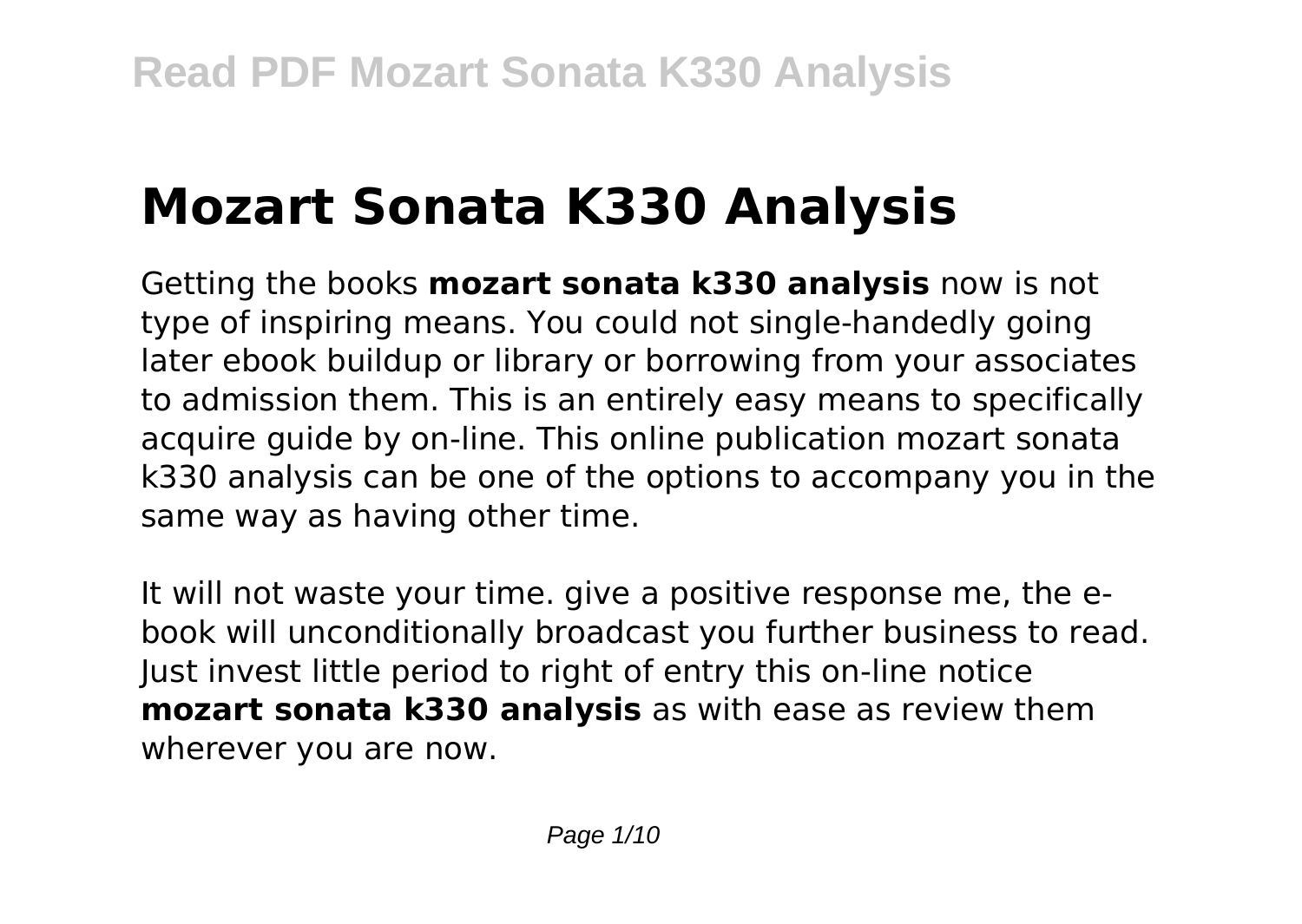How to Open the Free eBooks. If you're downloading a free ebook directly from Amazon for the Kindle, or Barnes & Noble for the Nook, these books will automatically be put on your e-reader or e-reader app wirelessly. Just log in to the same account used to purchase the book.

### **Mozart Sonata K330 Analysis**

Mozart: Piano Sonata No.10 in C major, K.330 Analysis. A detailed guide that analyzes the structural, harmonic and thematic frame. 1. Allegro Moderato 2. Andante Cantabile 3. Allegretto

### **Mozart: Piano Sonata No.10 in C major, K.330 Analysis**

File Name: Mozart Sonata K330 Analysis.pdf Size: 6353 KB Type: PDF, ePub, eBook Category: Book Uploaded: 2020 Sep 07, 13:17 Rating: 4.6/5 from 760 votes.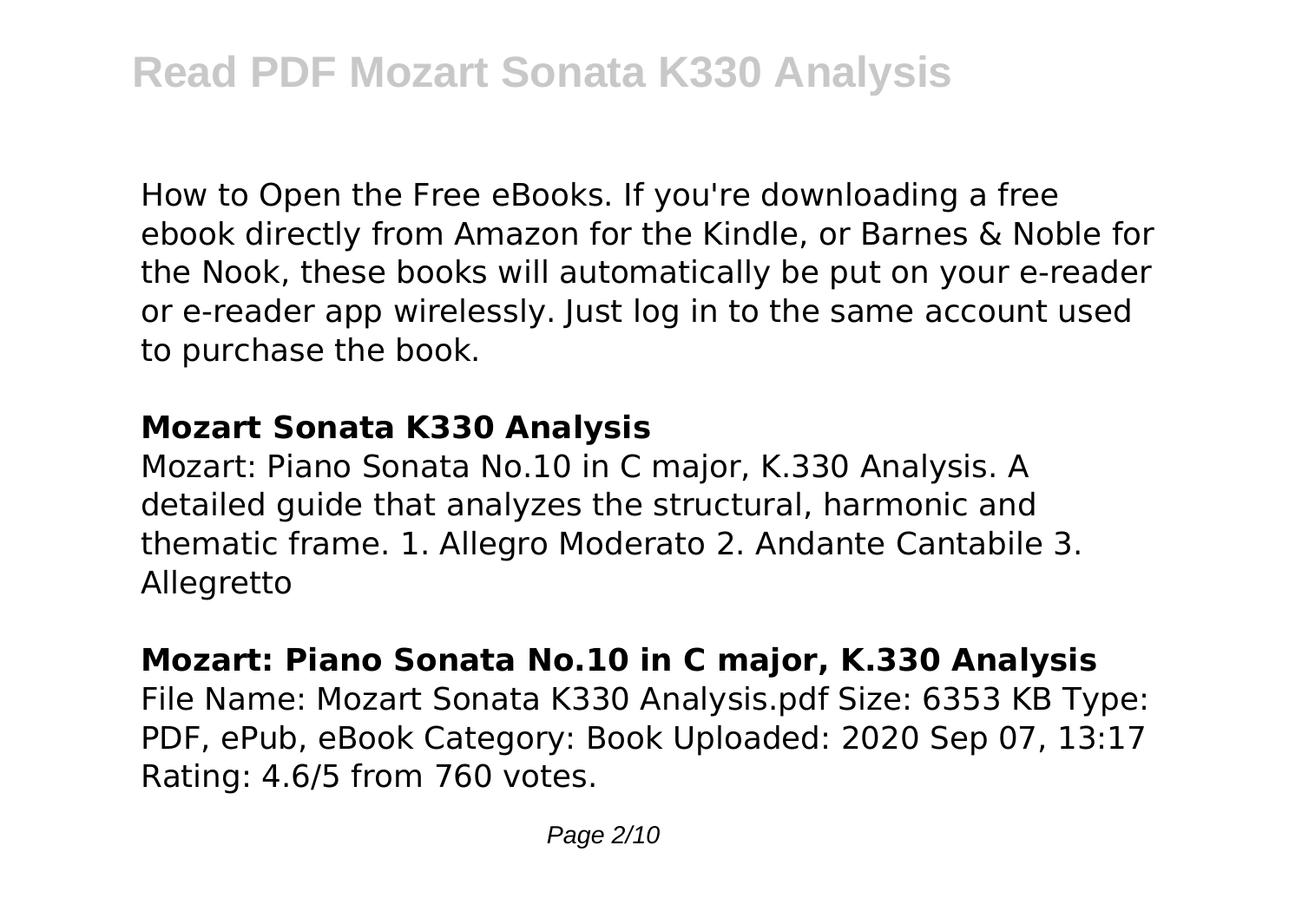#### **Mozart Sonata K330 Analysis | lines-art.com**

Mozart Piano Sonata K330. Wolfgang Amadeus Mozart (1756-1791) Piano Sonata No 10 in C , K.330 (1784) Allegro moderato Andante cantabile Allegretto. This sonata is one of a group of four (K.330 – 333) that were originally thought to have been composed in 1778 during Mozart's stay in Paris, but are now known to date between 1781 and 1784 after Mozart had broken with the Archbishop of Salzburg and moved to Vienna.

### **Mozart Piano Sonata K330 - University of Sussex**

Mozart K330 Sonata Form Analysis. A Brief Analysis of Mozart Sonata K.331 Jinsen Wang Prof. HontzTheory of Music 125 Due date: 12/6/2010 Wolfgang Amadeus Mozart (W. A. Mozart, 1756 - 1791) is probably the most important composer in the history of music. Composing over 600 works during a period of evolution of consolidation, extension and deepening CITATION Sta65 \l 2052 (Sadie, 1965), Mozart is not merely a prolific composer, but an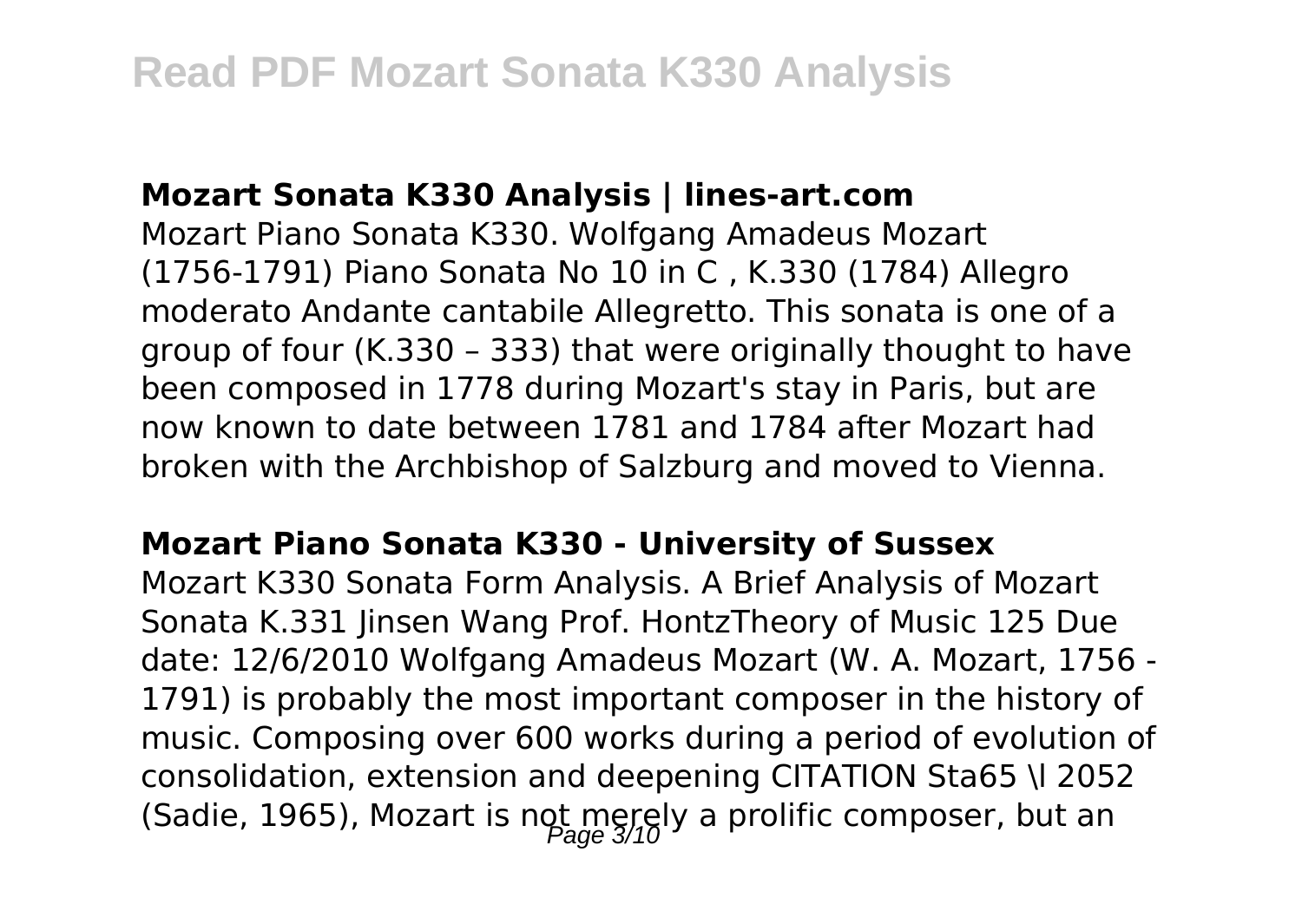influential and even epoch-making artist as well.

### **Mozart K330 Sonata Form Analysis Free Essays**

Among Mozart's sonatas for which both the autograph and a first edition from his lifetime survive, none shows greater divergence in respect of dynamics than the C major, K.330.

## **K.330 Allegro: Dynamics and Thematics Trois Sonates pour ...**

Just as the first piano sonatas composed by Mozart during the early months of 1775 were clearly intended as group, so K. 330 is the first of a trio of works that forms another unified set; the composer numbered this work and its companions (K. 331 in A, and K. 332 in F) as 1, 2, and 3.

### **Piano Sonata No. 10 in C major, K. | Details | AllMusic**

Piano Sonatas by Wolfgang Amadeus Mozart; Piano Sonata No.1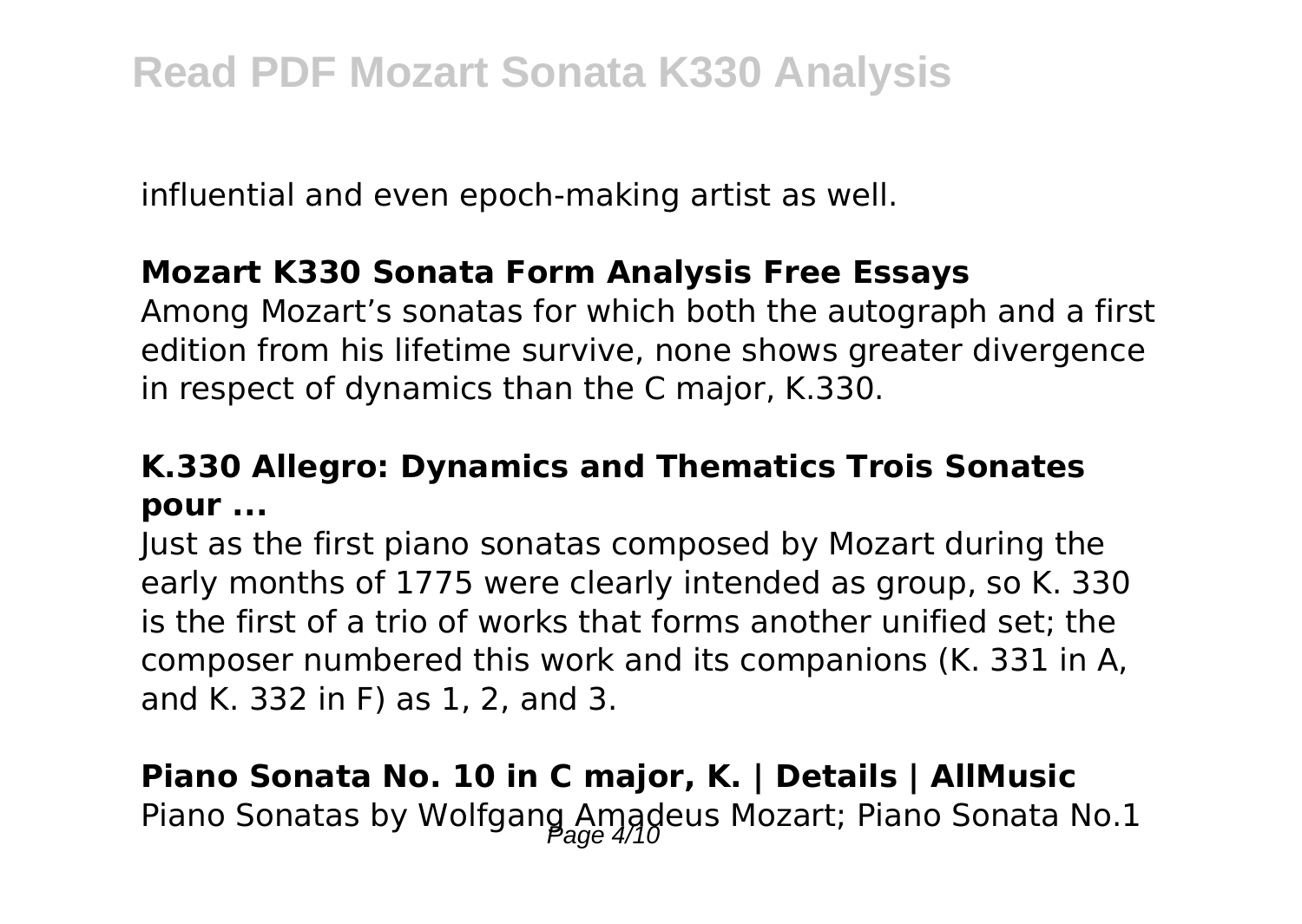in C major, K.279/189d; Piano Sonata No.2 in F major, K.280/189e; Piano Sonata No.3 in B-flat major, K.281/189f

### **Piano Sonata No.10 in C major, K.330/300h (Mozart ...**

Wolfgang Amadeus Mozart's Piano Sonata No. 10 in C major, K. 330 / 300h, is one of the three works in the cycle of piano sonatas K.330-332. The sonata was composed in 1783, when Mozart was 27 years old. It was published, with the other two sonatas by Artaria in 1784. A typical performance of this sonata lasts around twenty minutes. The work is one of Mozart's most popular piano sonatas, and has been featured in classical musicrelated films, such as Sparky's Magic Piano. Mozart's autograph of th

### **Piano Sonata No. 10 (Mozart) - Wikipedia**

This video provides a basic formal analysis of the Allegro from Mozart's K. 545. Visit http://www.andrewschartmann.com/ for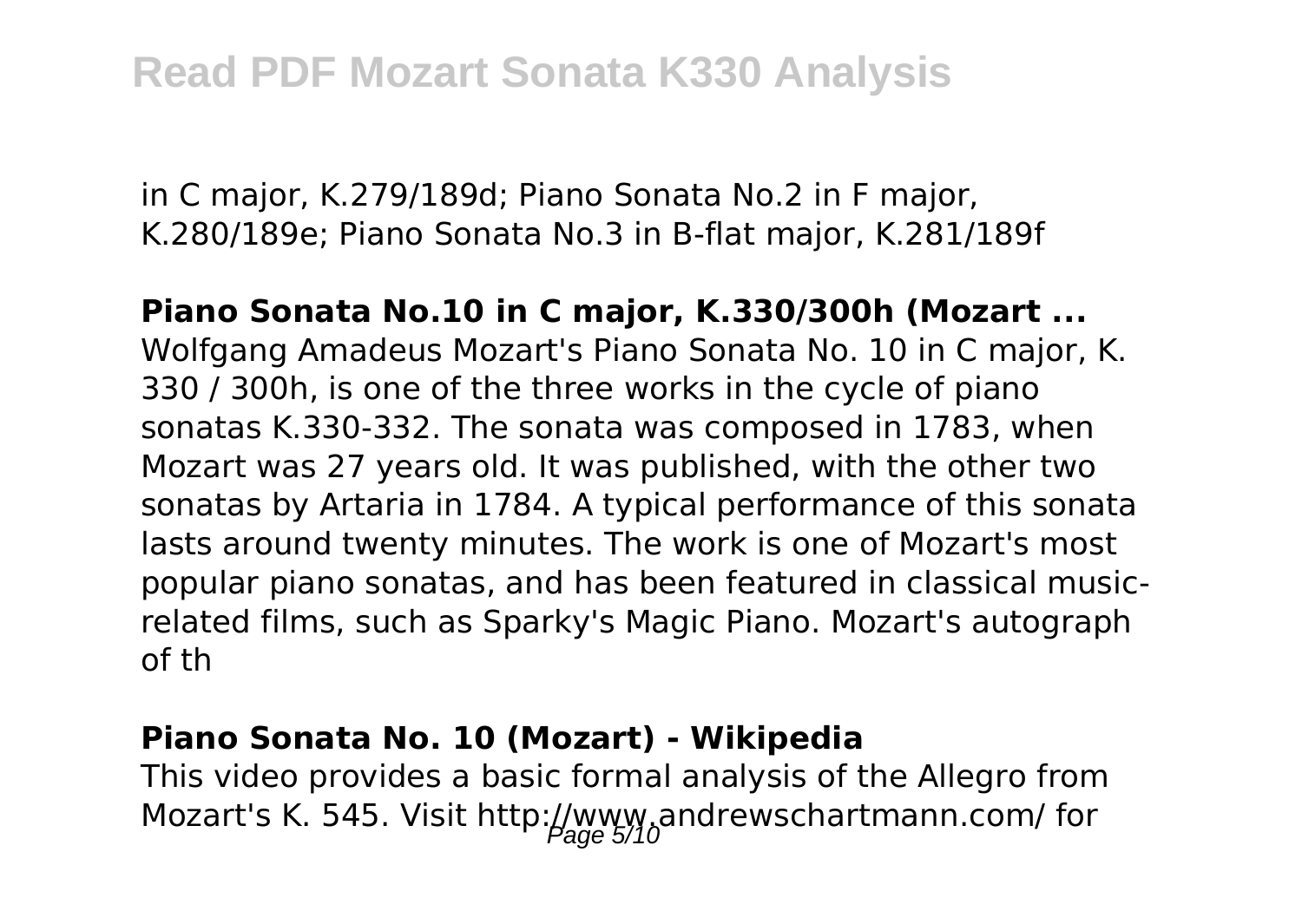more information on my various pr...

**Mozart Analysis - Piano Sonata in C (Sonata Facile), K ...** Mozart: Piano Sonata No.8 in A minor, K.310 Analysis. A detailed guide that analyzes the structural, harmonic and thematic frame. 1. Allegro Maestoso 2. Andante Cantabile Con Espressione 3. Presto

**Mozart: Piano Sonata No.8 in A minor, K.310 Analysis** Musician's or Publisher's Notes One of Mozart's most recognizable compositions, the Piano Sonata No. 10 in C major, K. 330 is the first of a set of three sonatas composed during 1783. Having settled in Vienna in 1781, a large part of Mozart's income was from giving piano lessons, mostly to members of the aristocratic circle.

## Sonata in C Major, K. 330 | Solgeon Lee | Piano Music ...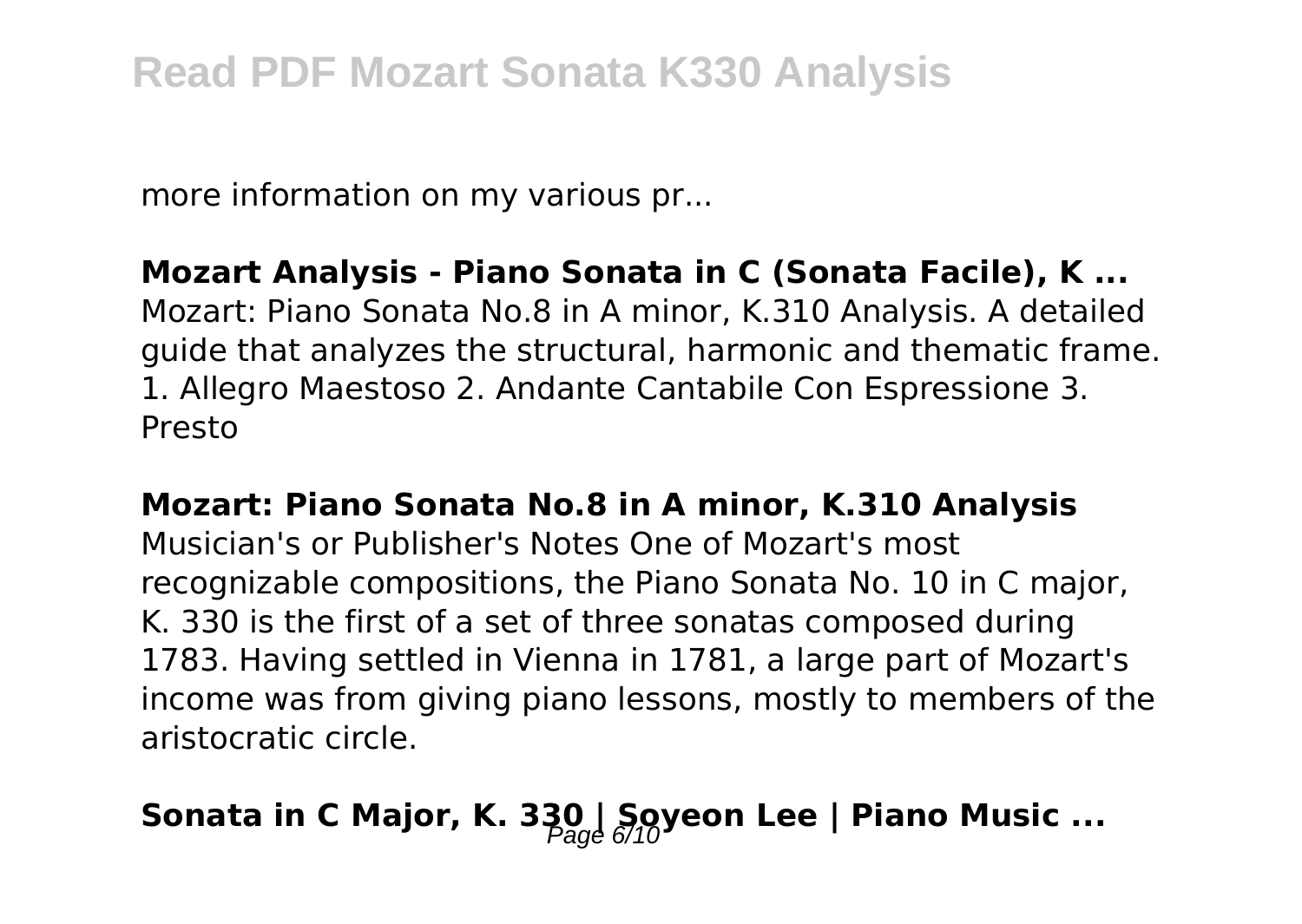Krystian Zimerman forges fresh pathways to perfection with a broad spectrum of expression ranging from blissful serenity to whimsy à la Dudley Moore in his e...

## **Krystian Zimerman plays Mozart Sonata No. 10 in C Major, K ...**

The Sonata in C major, K330, combines the galant refinement of J C Bach with a Mozartian subtlety and expressive warmth.

### **Piano Sonata in C major, K330 (Mozart) - from CDA68029**

**...**

Mozart Sonata K330 Analysis - chateiland.nl Musician's or Publisher's Notes One of Mozart's most recognizable compositions, the Piano Sonata No. 10 in C major, K. 330 is the first of a set of three sonatas composed during 1783.

## **Mozart Sonata K330 Analysis - modapktown.com**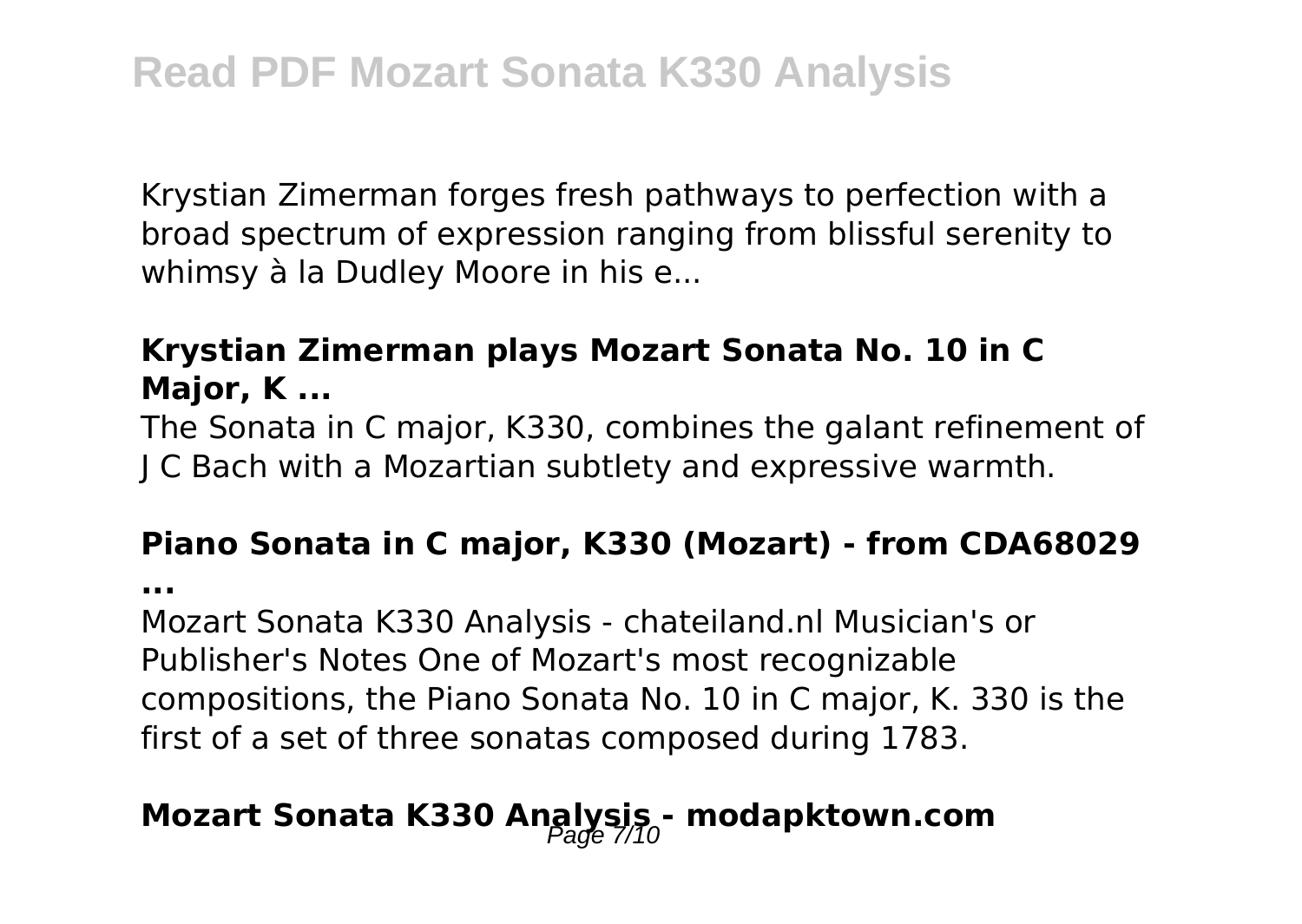Piano Sonata No.1 in C major, K.279/189d (Mozart, Wolfgang Amadeus) Movements/Sections Mov'ts/Sec's: 3 movements Composition Year 1774 Genre Categories:

### **Piano Sonata No.1 in C major, K.279/189d (Mozart, Wolfgang ...**

Amadeus Mozart almost always elicit the same adjectives: dark, potent, despairing, tragic, austere, fatalistic, and implacable. 1. The Piano Sonata in A Minor, K. 310, was composed in 1778 (probably in Paris) and first published in 1781, and the Piano Sonata in C Minor, K. 457, was composed in Vienna in 1784 and was published the following year.

### **University of Massachusetts Amherst ScholarWorks@UMass Amherst**

Analysis of W. A. Mozart's Piano Sonata in A Major, K. 331: First Movement Classical composer Wolfgang Amadeus Mozart was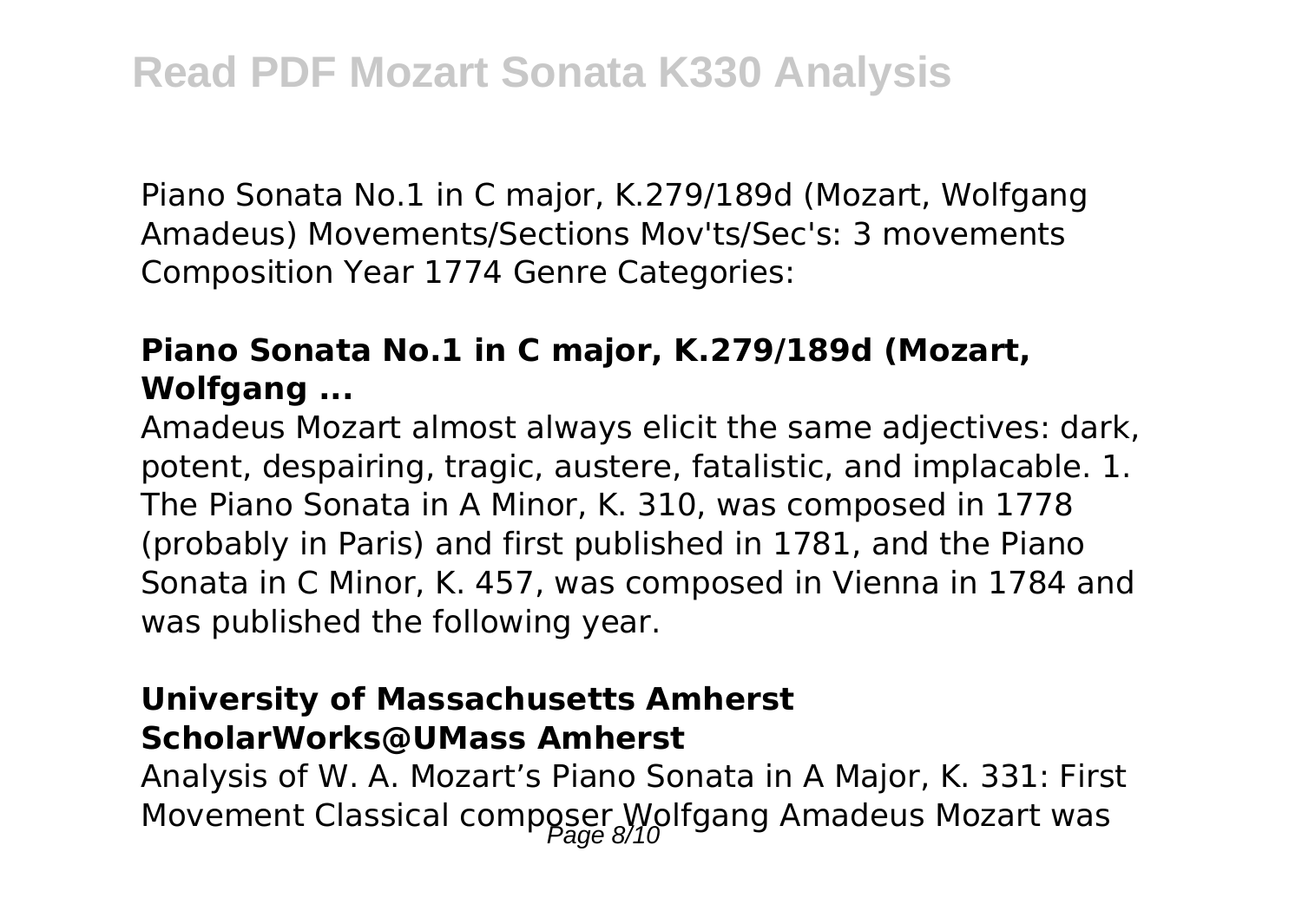born to Leopold and Anna Maria Mozart in 1756 in Salzburg, Austria (then the Holy Roman Empire of the German Nation).

#### **Analysis of Mozart Sonata K331 Essay - 1129 Words**

Mozart's Piano Sonata No. 7 in C major, K. 284b (K. 309), was composed in Mannheim in October and November of 1777, while he and his mother were on a lengthy trip that would take them to Paris the next spring.Tragically and unexpectedly, Mozart's mother would die there on July 3, 1778. While Mozart was in Mannheim, he earned room, board, and cash by giving lessons to numerous students.

### **Piano Sonata No. 7 in C major, K. | Details | AllMusic**

Its song-like eleven-bar theme,  $4+4$  (3  $1/2$ ) + 3 (3  $1/2$ ), with a concluding note at the 12th measure, is followed by an episode and a wonderfully varied return of the theme in D major (m. 25) instead of a contrasting second subject. The recapitulation starts